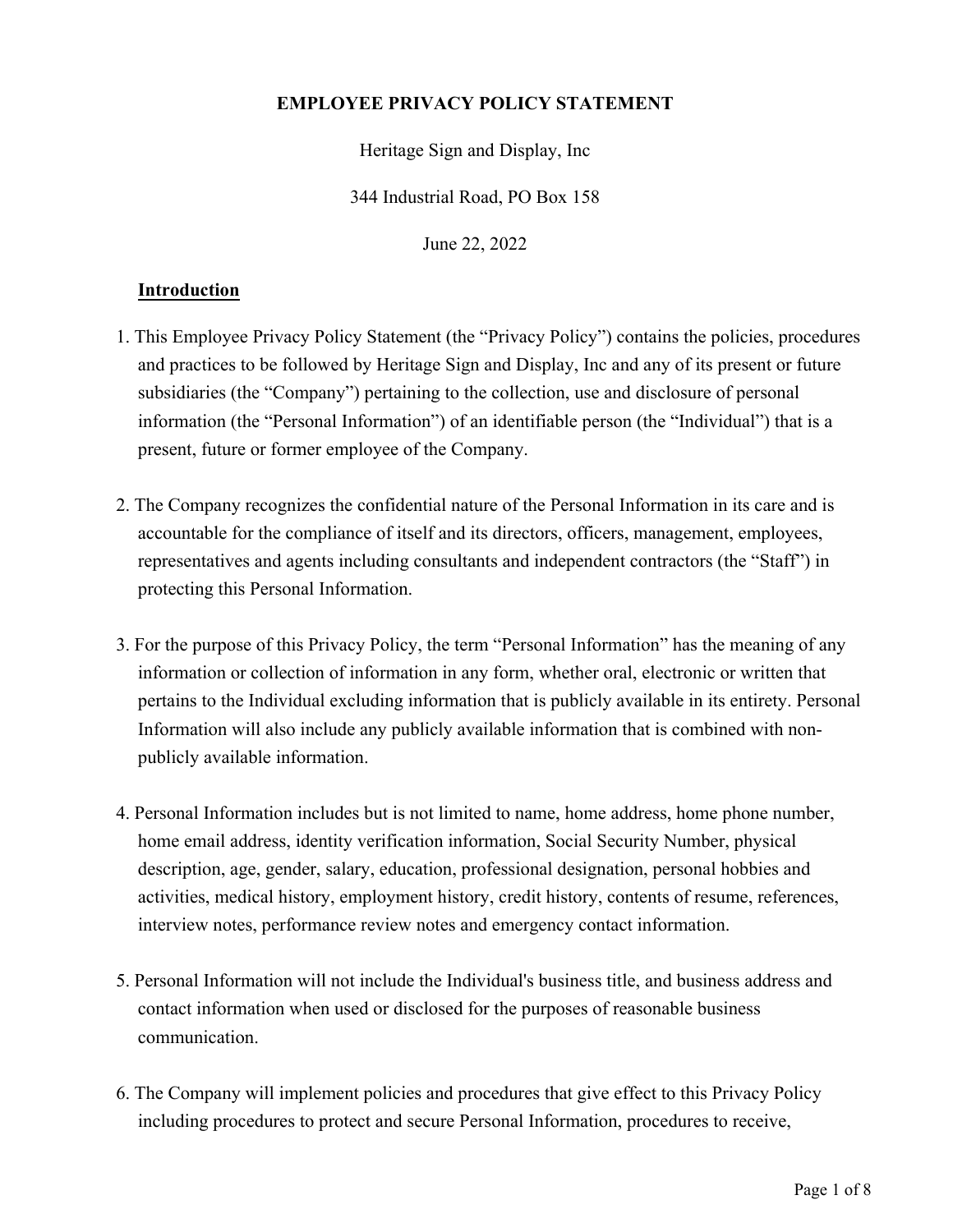investigate and resolve complaints, procedures to ensure adequate training of the Staff concerning the Company's privacy policies, and procedures to distribute new and current information pertaining to the Company's Privacy Policy.

# **Corporate Privacy Policy**

- 7. The Company and the Staff will at all times respect the confidentiality of the Personal Information placed in its care. The Company will endeavor to ensure that the policies affecting the collection, storage and disclosure of Personal Information reflect the confidential nature of the information.
- 8. The Company will comply with all applicable privacy legislation and regulations in force now and in the future related to protecting the confidentiality of Personal Information.

### **Purposes for which Personal Information is Collected**

- 9. Personal Information will be collected, used and disclosed for purposes pertaining to the Individual's employment relationship with the Company, including but not limited to the administration of employee hiring, performance reviews, the administration of employee payroll, processing of employee benefit claims, and for the purpose of complying with all applicable labor and employment legislation.
- 10. The purposes for collecting Personal Information will be documented by the Company. Personal Information will only be used for the stated purpose or purposes for which it was originally collected. The purposes for which Personal Information is being collected will be identified orally or in writing to the Individual before it is collected. The person collecting the information will be able to explain the purpose at the time that the information is collected.
- 11. The Company may use Personal Information for a purpose other than the originally stated purpose where the new purpose is required by law or where the Company has obtained consent in writing from the affected Individual for each new purpose.

#### **Knowledge and Consent**

- 12. Knowledge and consent are required from the affected Individual for the collection, use and disclosure of all Personal Information subject to exceptions noted elsewhere in the Privacy Policy statement.
- 13. Consent will not be obtained through deception or misrepresentation.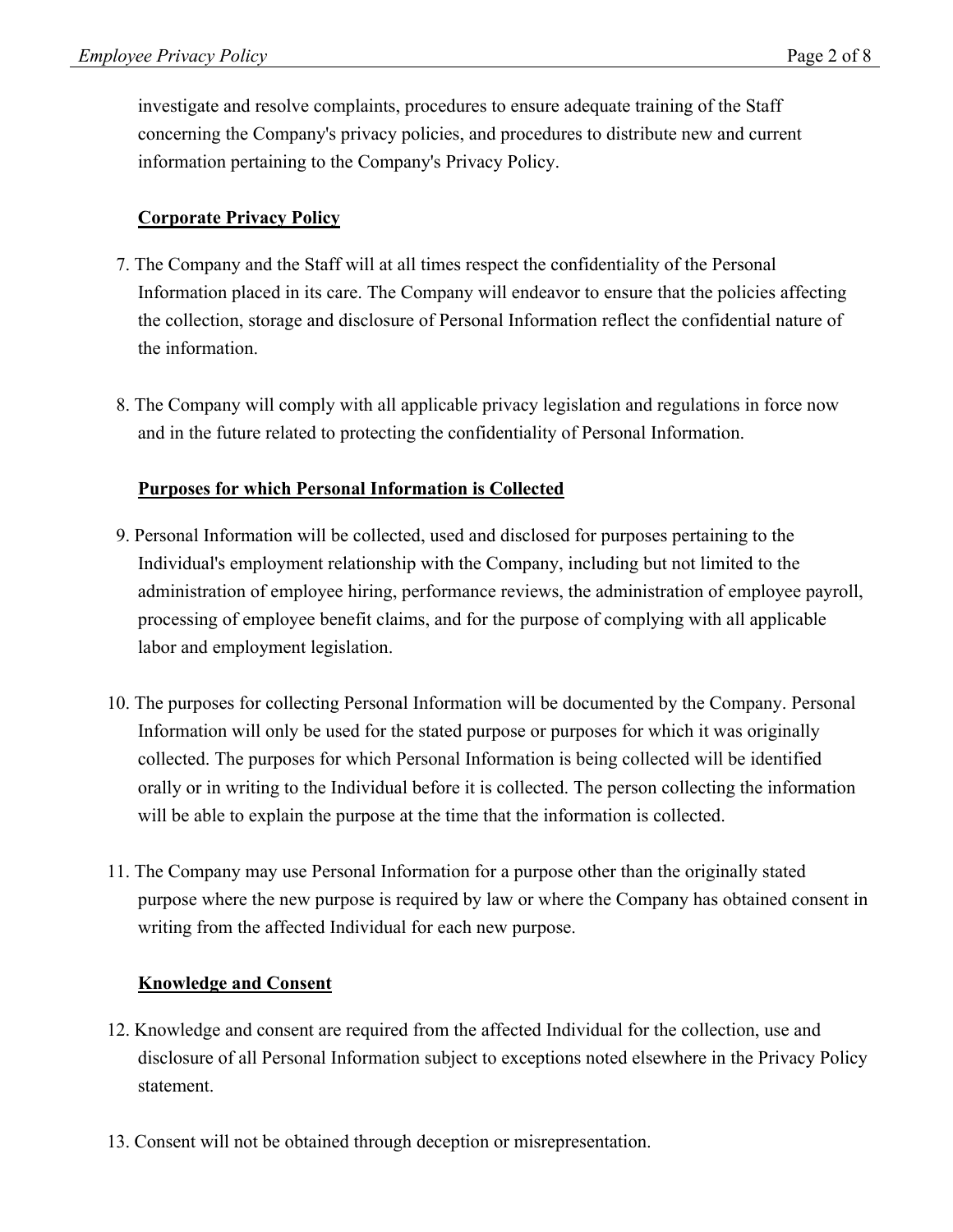- 14. Any use or disclosure of Personal Information will be within the reasonable expectations of the Individual.
- 15. Subject to legal and contractual obligations, an Individual may withdraw their consent on reasonable notice.

## **Legislation and Regulation**

- 16. Where the Company has Individuals living and working in different jurisdictions the specific rights and obligations of Individuals may vary between jurisdictions.
- 17. The Company is subject to the privacy legislation in all jurisdictions in which the Company operates. If any term, covenant, condition or provision of this Privacy Policy is held by a court of competent jurisdiction to be invalid, void or unenforceable, it is the intent of this Privacy Policy that the scope of the rights and obligations of the Privacy Policy be reduced only for the affected jurisdiction and only to the extent deemed necessary under the laws of the local jurisdiction to render the provision reasonable and enforceable and the remainder of the provisions of the Privacy Policy statement will in no way be affected, impaired or invalidated as a result.
- 18. Where this Privacy Policy provides greater rights and protections to the Individual than the available governing law, the terms of this Privacy Policy will prevail wherever allowed by law.

### **Scope and Application**

19. The rights and obligations described in this Privacy Policy will apply to all Individuals. The Company and the Staff must comply with the policies, procedures and practices described in the Privacy Policy.

### **Collection of Personal Information**

- 20. The type and amount of Personal Information collected by the Company will be limited to the minimum necessary to accomplish reasonable business purposes. Personal Information will not be collected maliciously, indiscriminately or without a reasonable business purpose.
- 21. Personal Information will be collected using fair and lawful means.

### **Access by Authorized Company Representatives**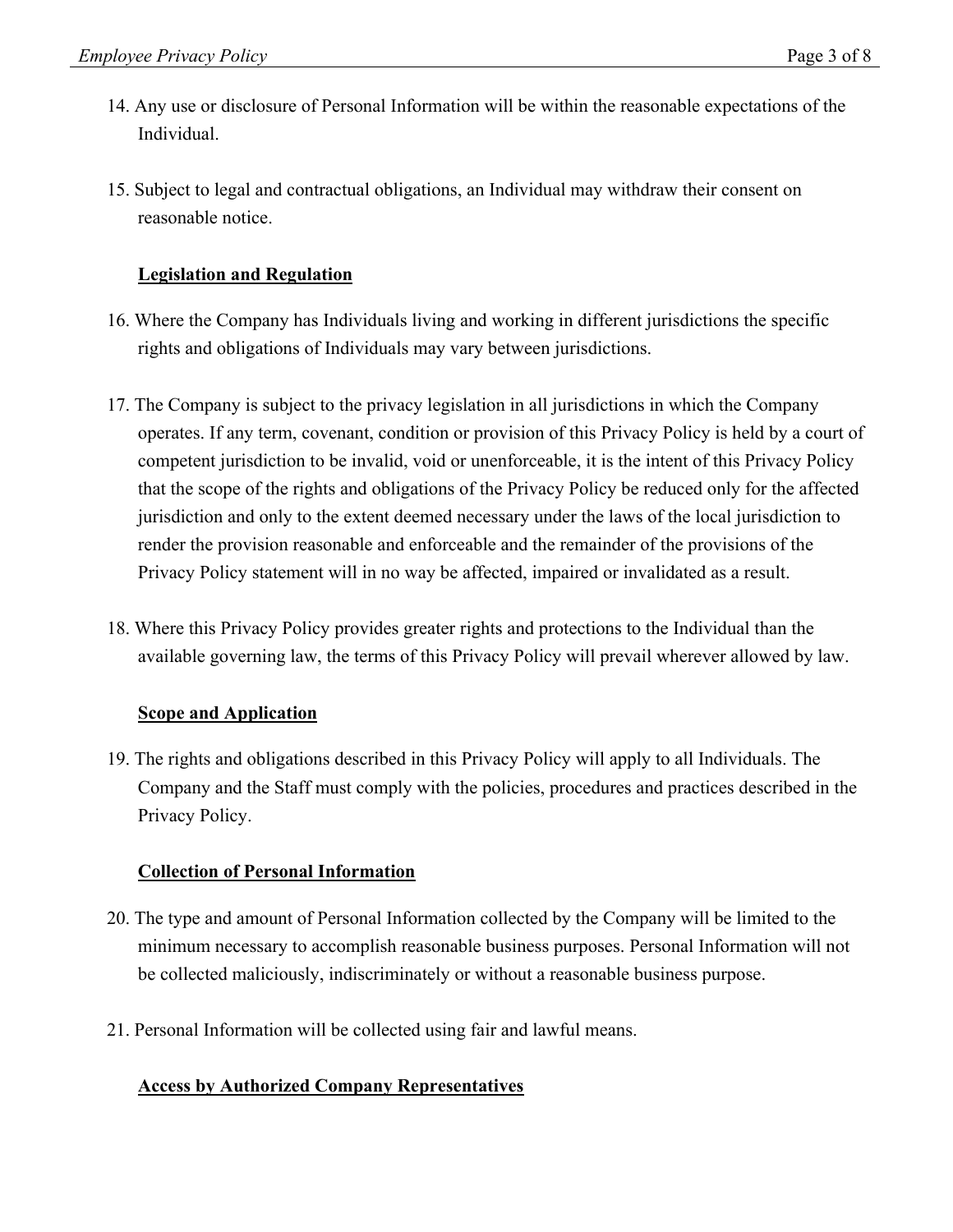22. All Personal Information will be released internally only on a need-to-know basis. In the course of normal and reasonable business practices it is the policy of the Company to grant designated Company representatives access to Personal Information files. This access will not exceed that necessary to accomplish the specific business function of the Company representative nor the purpose for which the information was originally collected.

# **Accuracy of Personal Information**

23. The Company will endeavor to ensure that all Personal Information collected is accurate and validated using reasonable business practices and procedures. The Company is also committed to ensuring that the Personal Information remains accurate for the purpose for which it was collected.

### **Rights of Access and Correction**

- 24. The Company will make reasonable efforts to ensure that Personal Information is at all times complete and accurate for its stated purpose.
- 25. An Individual may apply for access to their Personal Information by submitting a request in writing along with adequate proof of identity to an authorized personnel officer. Where the application is made in person the requirement for proof of identity will be at the discretion of the personnel officer. The Individual will be provided with a copy of all available information that is not subject to restriction as described in this Privacy Policy. All Personal Information and Medical Information will be provided at no cost or at a minimal cost that is not prohibitive.
- 26. The Company will also provide a specific summary of how the Personal Information has been used and to whom it has been disclosed. Where a detailed account of disclosure is not available, the Company will provide a list of organizations to which the Personal Information may have been disclosed.
- 27. The Personal Information disclosed to an Individual must be in a form that is reasonable and understandable. Where the meaning of information is not clear then translations and explanations will be provided without additional cost.
- 28. Where an Individual suspects that an error exists in their Personal Information, the Individual may submit a request in writing for correction. This request should include any relevant information substantiating the error and should describe the correction to be made. The Company will make all reasonable efforts to address any request for correction.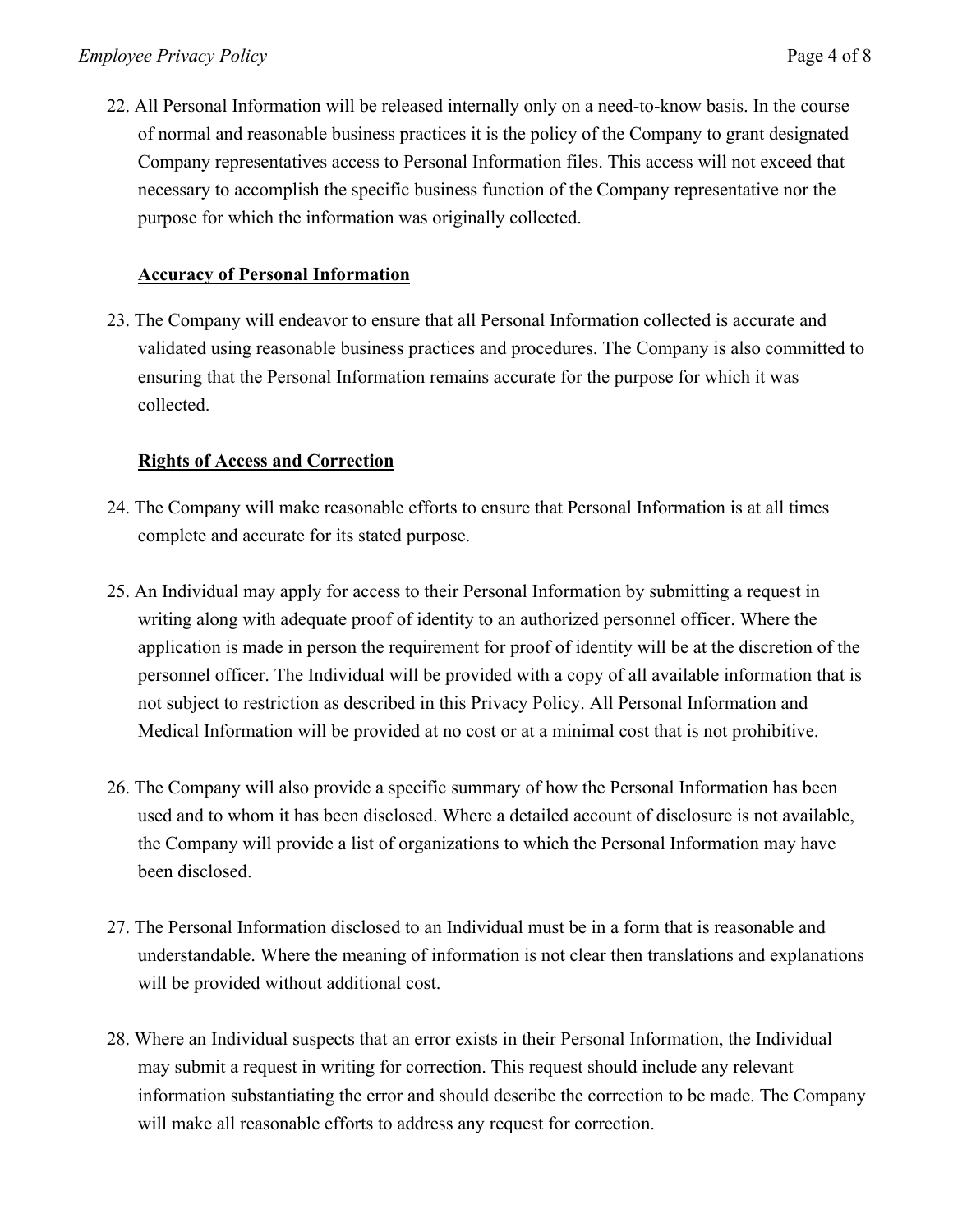- 29. Where the Individual successfully demonstrates an error in their Personal Information the Company will make appropriate corrections. Any modifications, additions or deletions to the Individual's Personal Information will be made only by an authorized personnel officer.
- 30. Where a request for correction is not successful, the details and substantiating evidence of the request will be recorded and retained by the Company.
- 31. The Company will endeavor to respond promptly to any reasonable request for disclosure and correction made by an Individual to ensure the continued accuracy of Personal Information.
- 32. In some instances the Company may be required to limit access to Personal Information because of statutory or regulatory requirements. In all instances however the Company will make all reasonable efforts to comply with the Individual's request for access and correction to the extent of what is allowed by statute or regulation.
- 33. The Company may refuse access to portions of the Personal Information of an Individual where it is found to contain Personal Information pertaining to another Individual.

### **Use and Disclosure of Personal Information**

- 34. The Company and the Staff will keep confidential all Personal Information in its control except where one or more of the following conditions apply:
	- a. where the Individual who is the subject of disclosure has provided written consent;
	- b. where the disclosure is in accord with the purposes for which the Personal Information was originally collected;
	- c. where the disclosure is for the purpose of providing employment references to prospective employers and where the Personal Information disclosed is limited to information considered reasonably necessary for the purpose of providing employment references;
	- d. where the Company is permitted or required to do so by applicable legislation or regulation;
	- e. where the disclosure is directed to health benefit providers and where the purpose of the disclosure is in accord with the purposes for which the Personal Information was originally collected;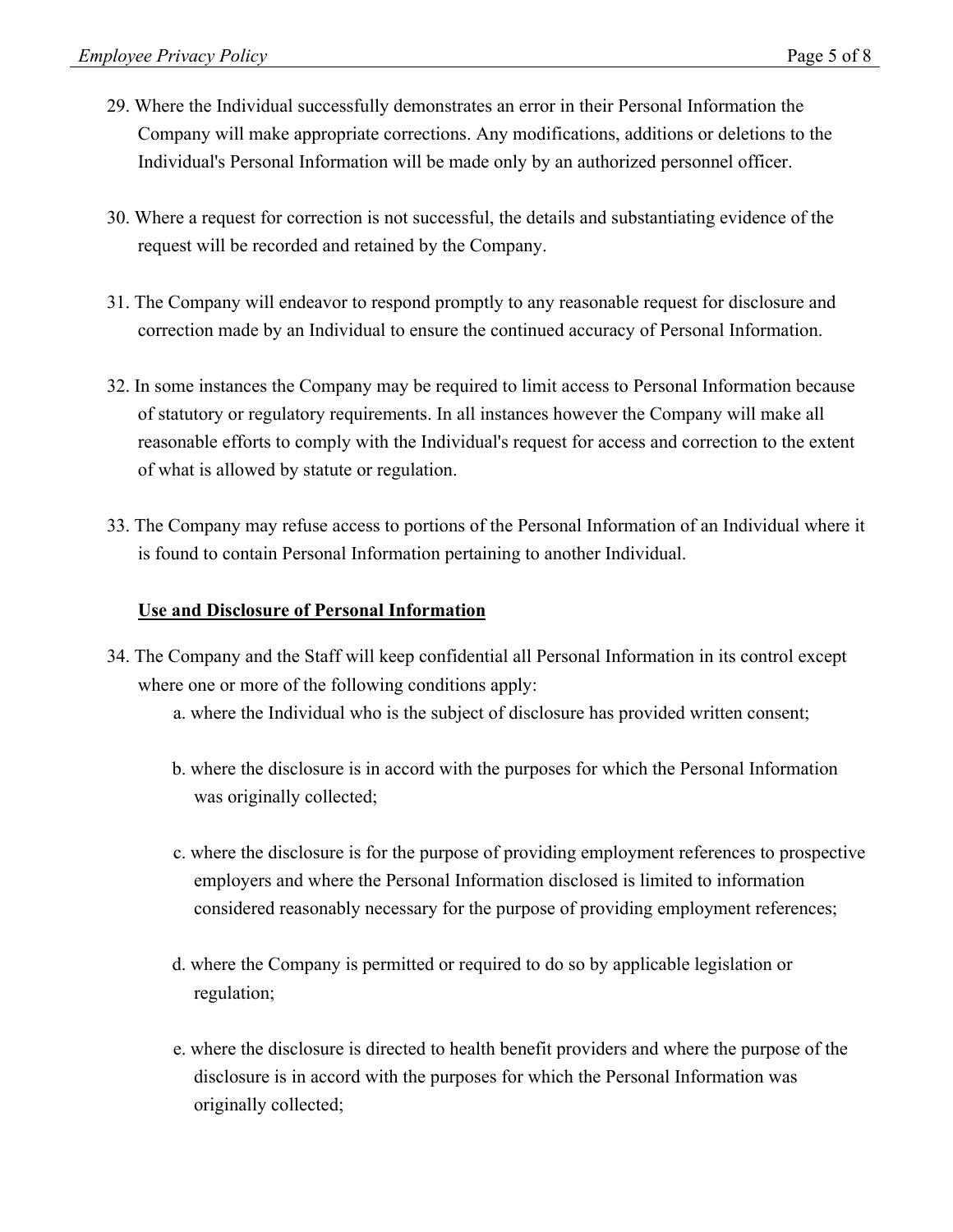- f. where the disclosure is required by authorized government representatives who are acting to enforce any federal or state law or carrying out an investigation relating to the enforcement of any federal or state law or gathering information for the purpose of enforcing any federal or state law;
- g. where the Company is required to comply with valid court orders, warrants or subpoenas or other valid legal processes and
- h. in an emergency to protect the physical safety of any person or group of persons.

### **Confidentiality of Drug and Alcohol Results**

- 35. Any documentation collected by the Company related to drug or alcohol impairment test results will remain strictly confidential and will be stored and secured in a separate location from Personal Information and will be safeguarded with a greater level of protection.
- 36. Any documentation collected by the Company related to drug or alcohol impairment test results may not be disclosed except:
	- a. to the Individual or any other person designated in writing by the Individual;
	- b. to the Company employee designated to evaluate these test results and
	- c. as ordered by any government agency authorized by law or any court having jurisdiction.

### **Ownership of Personal Information**

37. All Personal Information collected by the Company in compliance with this Privacy Policy are business records of the

#### **Retention and Disposal of Personal Information**

- 38. Any Personal Information collected by the Company will be retained by the Company during the period of active employment of the Individual as well as during the post-employment period only as long as the Personal Information is required to serve its original purpose or as directed by applicable legislation or regulation.
- 39. Personal Information that is no longer needed for its stated purpose will be destroyed, erased or made anonymous.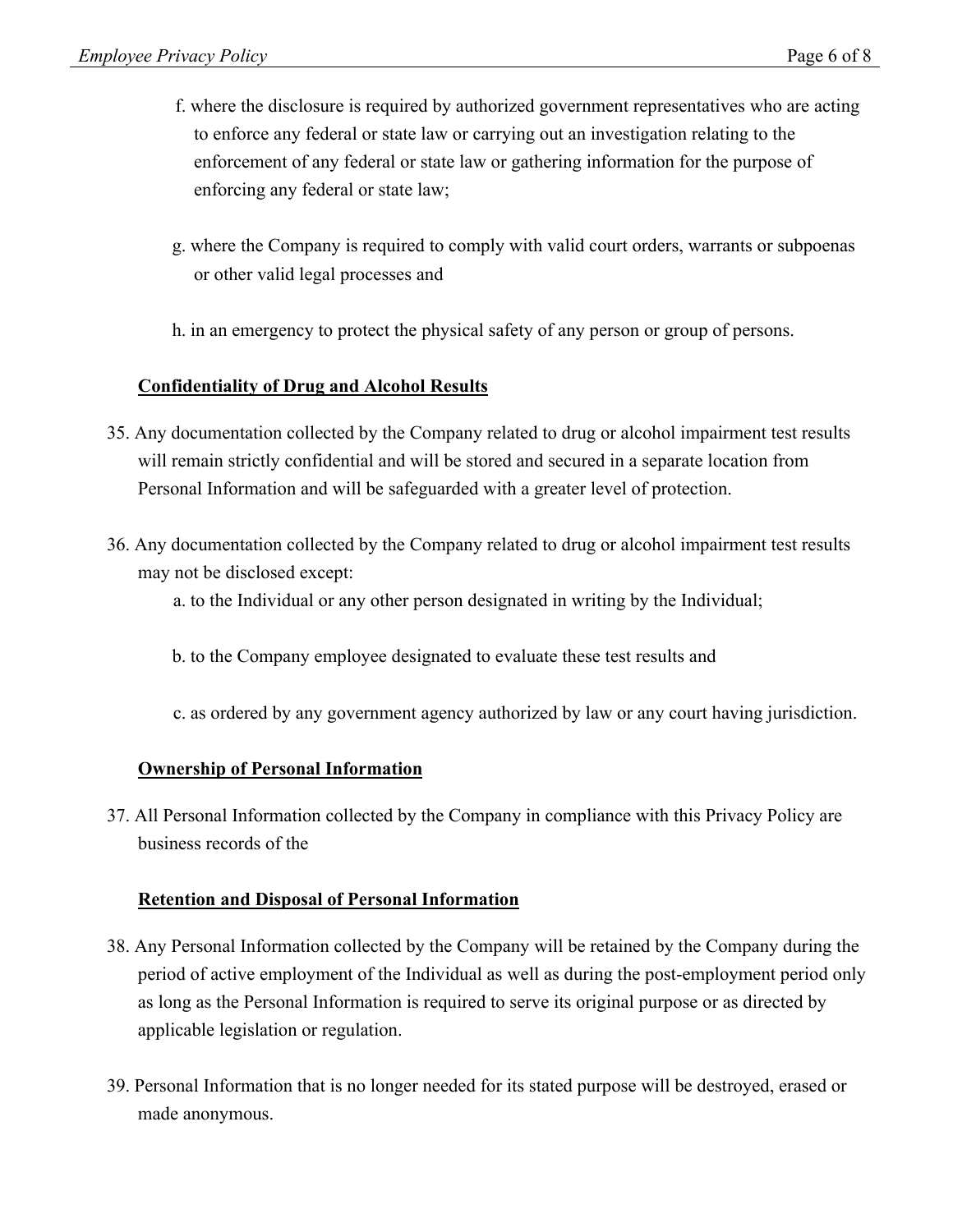40. The Company will ensure that all practices and procedures relating to the disposal of Personal Information will respect the fundamental policy of confidentiality. All Personal Information disposal procedures, including the disposal of computerized data storage devices, will ensure the complete destruction of Personal Information so that there will be no risk of subsequent unauthorized disclosure of Personal Information.

# **Deceased Individuals**

41. The rights and protections of the Company's Privacy Policies will extend to deceased Individuals.

### **Security**

- 42. The Company will take and enforce all reasonable security measures appropriate for the sensitivity of the information to ensure that all Personal Information for every Individual is protected against any form of unauthorized use including but not limited to accidental or malicious disclosure, unauthorized access, unauthorized modification, unauthorized duplication or theft.
- 43. Methods of security will include but not be limited to the following:
	- a. physical security including locked filing cabinets and secure-access offices;
	- b. organizational security including security clearances and access limited on a "need-toknow" basis and
	- c. technological security including passwords and encryption.
- 44. The Company will educate and inform all Staff regarding the Privacy Policy and related procedures and on the importance of confidentiality of Personal Information and will monitor compliance with the Privacy Policy and may observe and investigate the information management practices of all Staff having care of Personal Information.

### **Knowledge of Unauthorized Disclosure**

45. Responsibility for the security of Personal Information is a responsibility that the Company holds in very serious regard. Any Staff having knowledge of an impending unauthorized disclosure, whether intentional or unintentional, and who fail to act to prevent the unauthorized breach will be subject to sanction as described in the Enforcement section of this document including the immediate dismissal of the offending Staff.